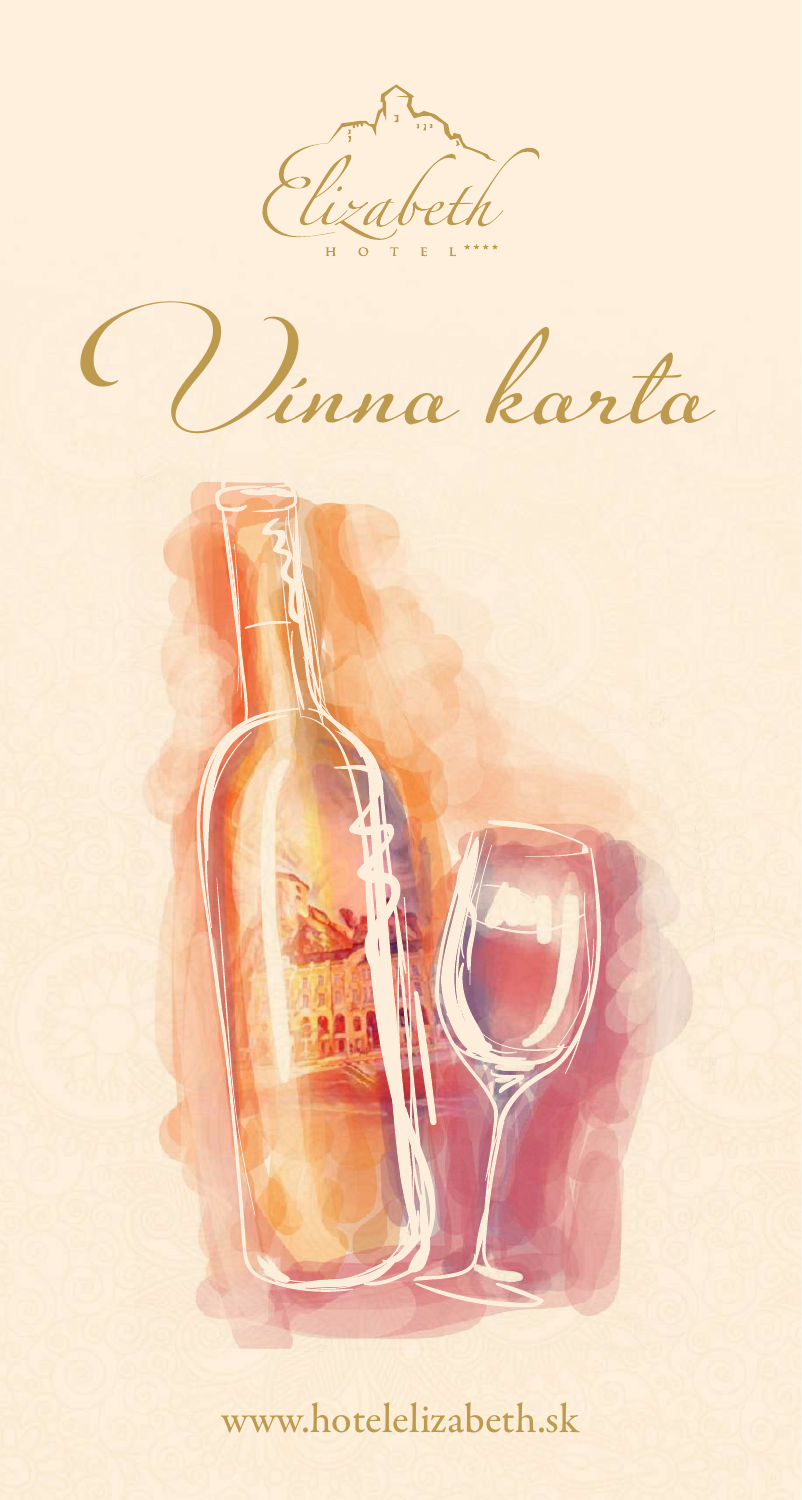## Rozlievané víno Wine per glass

| <b>BIELE VINO</b> |  |
|-------------------|--|
| <b>White wine</b> |  |

|       | 0,11 Pavelka Elizabeth Rizling vlašský                              | $2,80 \in$ |
|-------|---------------------------------------------------------------------|------------|
|       | 0,11 Pavelka Elizabeth Iršaj Oliver                                 | $2,80 \in$ |
|       | <b>RUŽOVÉ VÍNO</b><br>Rosé wine                                     |            |
|       | 0,11 J&J Ostrožovič Abbrevio Frankovka<br>Modrá rosé                | $2,80 \in$ |
|       | ČERVENÉ VÍNO<br><b>Red wine</b>                                     |            |
|       | 0,11 Pavelka Elizabeth Svätovavrinecké                              | $2,80 \in$ |
|       | 0,11 JM Doľany Cabernet Sauvignon                                   | $2,80 \in$ |
|       | ŠUMIVÉ VÍNO<br><b>Sparkling wine</b>                                |            |
|       | 0,11 Terra Serena Prosecco Frizzante                                | $1,80 \in$ |
|       | PRÍRODNE SLADKÉ A FORTIFIKOVANÉ VÍNA<br><b>Sweet and port wines</b> |            |
| 0,061 | <b>Graham's Tawny Port</b><br>sladké/sweet                          | $4,50 \in$ |
| 0,061 | <b>Romate Sherry Fino Jerez</b>                                     | $4,50 \in$ |
| 0,061 | <b>Romate Pedro Ximenez Sherry Jerez</b><br>sladké/sweet            | 4,50€      |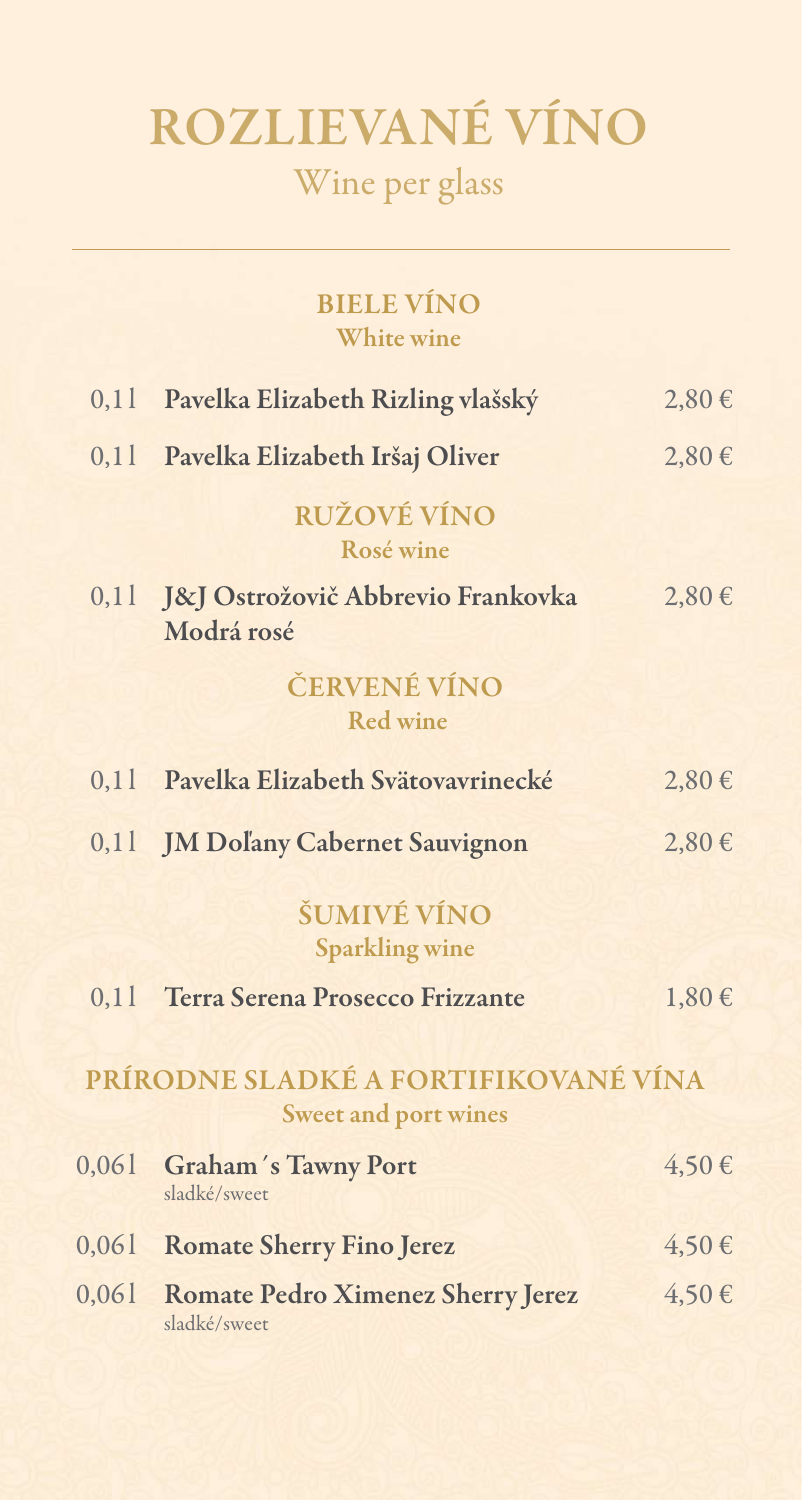## CHAMPAGNE, ŠUMIVÉ VÍNA Sparkling wines

| 0,751 | Dom Pérignon Brut 2004                                                     | 330€     |
|-------|----------------------------------------------------------------------------|----------|
|       | 0,751 Vueve Clicquot Ponsardin Brut<br>"Yellow Lebel" NV                   | 109€     |
| 0,751 | <b>Bollinger Special Cuvée Brut NV</b>                                     | 99€      |
|       | 0,751 Moët & Chandon Brut Impérial NV                                      | 99€      |
| 0,751 | Ayala Brut Rosé Majeur NV                                                  | 89€      |
|       | 0,751 Pierre Sparr Crémant d'Alsace Le Clos<br><b>Sainte Odile Brut NV</b> | 48€      |
| 0,751 | Hacaj Chardonnay Brut 2017                                                 | 38€      |
| 0,751 | Le Manzane Prosecco Superiore<br>Valdobbiadene Extra Dry NV                | $24 \in$ |
| 0,751 | Hacaj Sekt Brut NV                                                         | $21 \in$ |

### Slovensko Slovakia

#### Biele vína White wines

#### Malokarpatská oblasť

| 0,751 Karpatská Perla Silvánske zelené  | $26 \in$ |
|-----------------------------------------|----------|
| 0,751 Karpatská Perla Veltlínske zelené | $26 \in$ |
| 0,751 Karpatská Perla Sauvignon blanc   | $25 \in$ |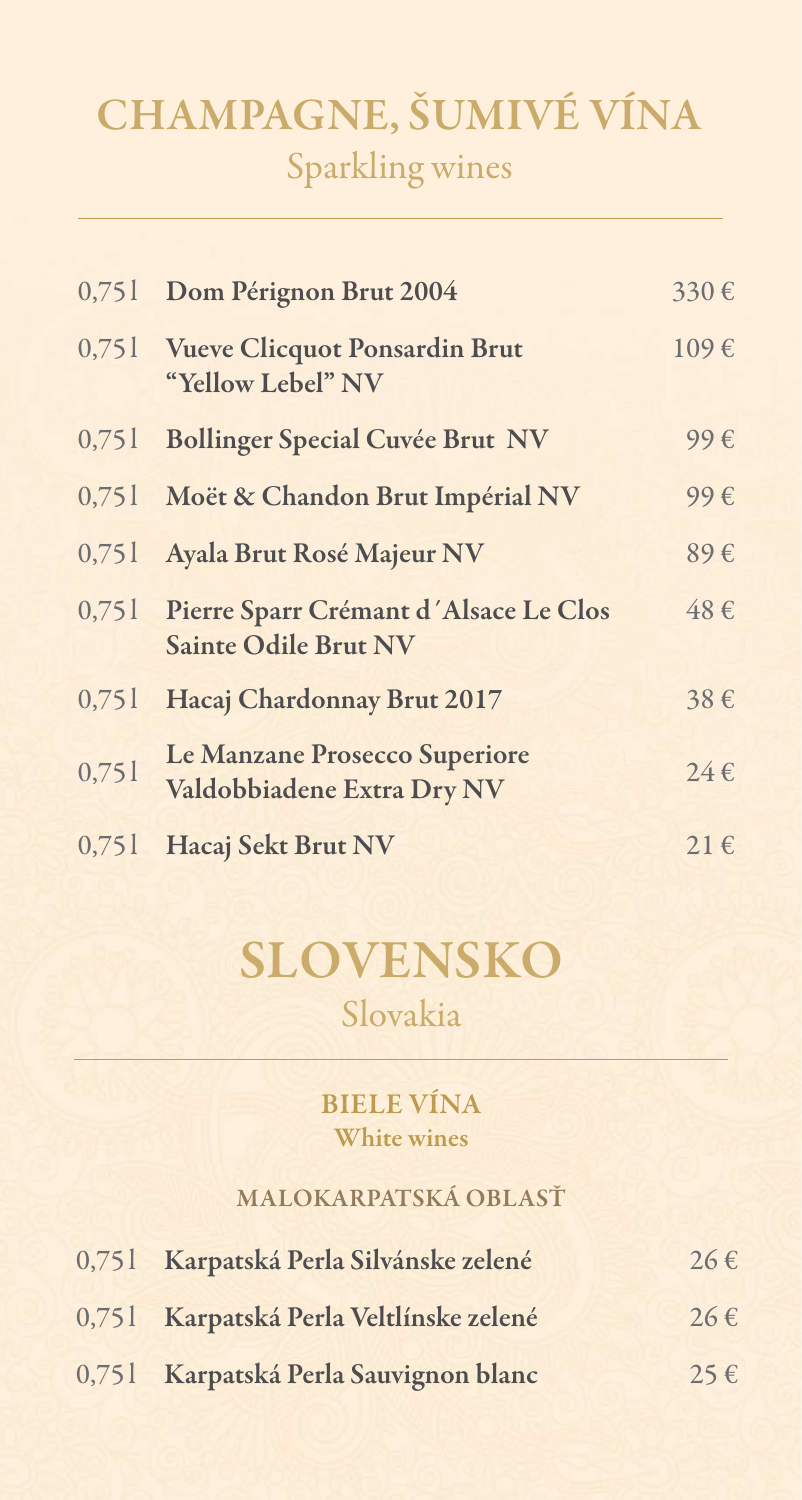| 0,751 | Pavelka Paves barrique cuvée                               | 29€      |
|-------|------------------------------------------------------------|----------|
| 0,751 | Mrva & Stanko Chardonnay                                   | 28€      |
| 0,751 | Mrva & Stanko Veltlínske zelené KRYO                       | $24 \in$ |
| 0,751 | Rariga Rizling rýnsky Lorencár                             | $27 \in$ |
|       | NITRIANSKA OBLASŤ                                          |          |
| 0,751 | PD Mojmírovce Rizling rýnsky                               | $24 \in$ |
|       | 0,751 Žitavské Vinice Devín                                | $34 \in$ |
|       | 0,751 Žitavské Vinice Pinot Gris                           | $34 \in$ |
|       | JUŽNOSLOVENSKÁ OBLASŤ                                      |          |
| 0,751 | Kasnyik Rizling vlašský malý strapec                       | 30€      |
| 0,751 | <b>Chateau Belá Riesling</b>                               | $47 \in$ |
| 0,751 | Chateau Belá Breslava                                      | $45 \in$ |
|       | VÝCHODOSLOVENSKÁ OBLASŤ                                    |          |
|       | 0,751 Fundus Regius Rizling rýnsky Extra                   | $33 \in$ |
| 0,751 | Fundus Regius Tramín červený                               | $33 \in$ |
|       | STREDOSLOVENSKÁ OBLASŤ                                     |          |
|       | 0,751 VÍNO NATURAL Domin & Kušický<br>Rizling vlašský BIO  | $25 \in$ |
|       | 0,751 VÍNO NATURAL Domin & Kušický<br><b>Sauvignon BIO</b> | 30€      |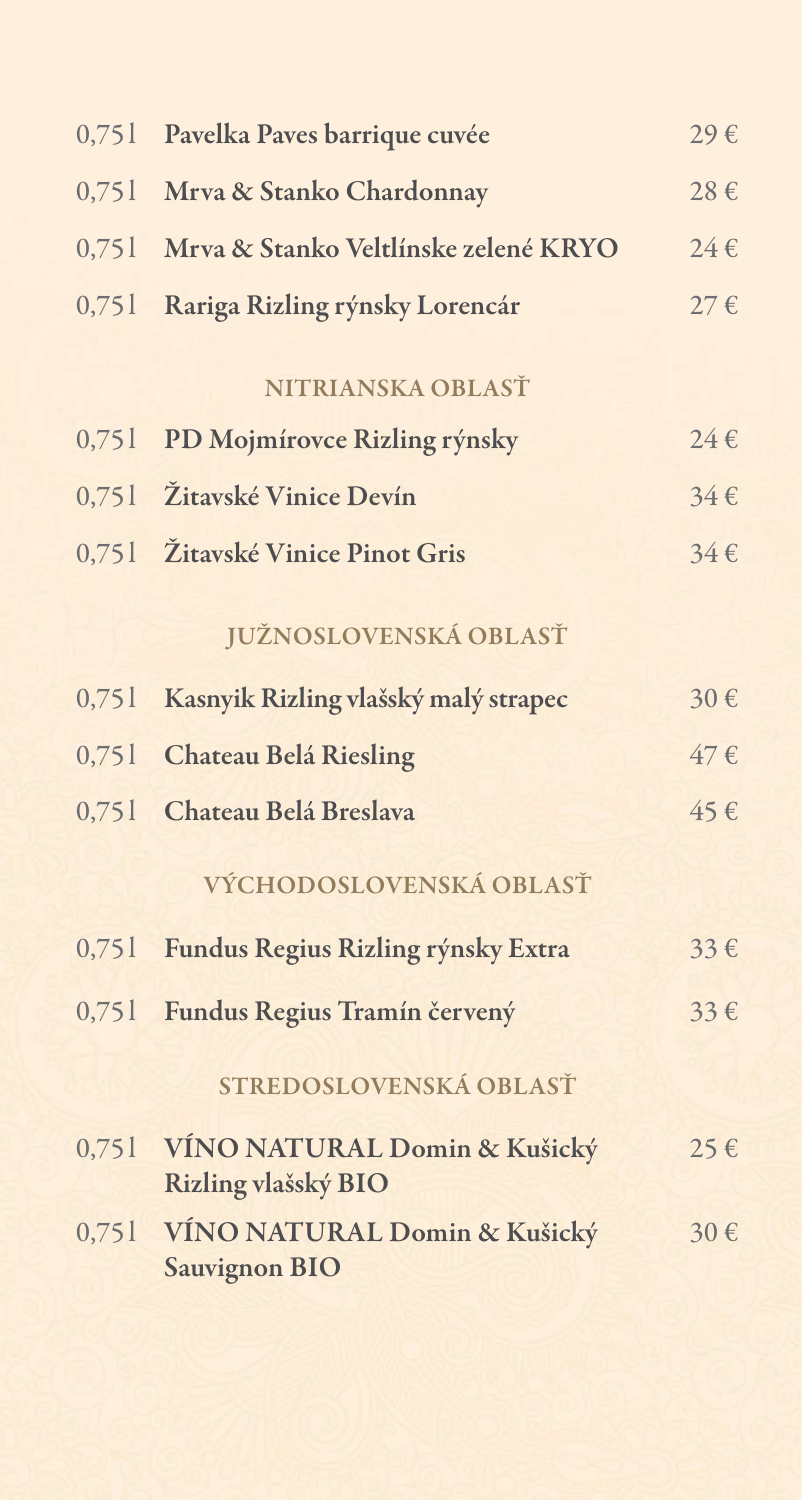|       | 0,751 J&J Ostrožovič Special Collection                            | $20 \in$     |
|-------|--------------------------------------------------------------------|--------------|
|       | Hankove polosuché/off dry                                          |              |
|       | <b>MORAVA</b>                                                      |              |
|       | 0,751 Zlomek & Vávra Muškát moravský<br>polosuché/off dry          | $19\epsilon$ |
|       | 0,751 Zlomek & Vávra Pálava polosuché/off dry                      | $28 \in$     |
|       | <b>RUŽOVÉ VÍNA</b><br>Rosé wines                                   |              |
|       | 0,751 Vinkor Cabernet Sauvignon MVO                                | $20 \in$     |
|       | 0,751 Víno z dvora Pinot noir polosuché/off dry                    | $18 \in$     |
|       | 0,751 VINO NATURAL Domin & Kušický<br>Rulandské modré Rosé BIO SVO | $24 \in$     |
|       | ČERVENÉ VÍNA<br><b>Red wines</b>                                   |              |
|       | MALOKARPATSKÁ OBLASŤ                                               |              |
| 0,751 | Mrva & Stanko Frankovka modrá                                      | $24 \in$     |
|       | 0,751 Pavelka Paves barrique cuvée                                 | $42 \in$     |
| 0,751 | Karpatská Perla Alibernet                                          | 30€          |
| 0,751 | Masaryk Skalický rubín cuvée                                       | 20€          |
|       | NITRIANSKA OBLASŤ                                                  |              |
|       | 0,751 Žitavské vinice Dunaj Selection barrique                     | $51 \in$     |

0,75 l Frtus Winery Hron Limited 45  $\epsilon$ 

#### TOKAJ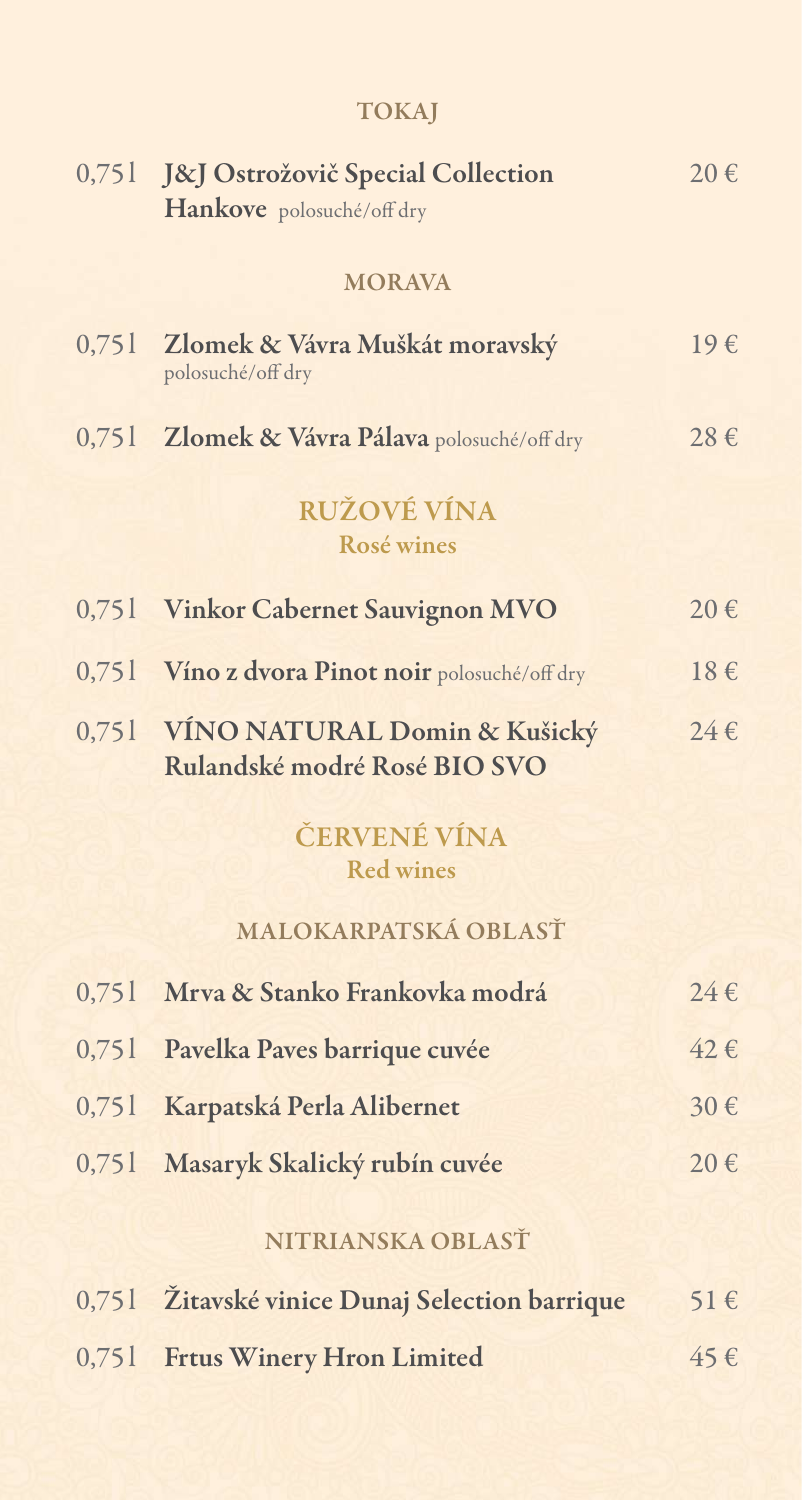|       | STREDOSLOVENSKÁ OBLASŤ                                    |          |
|-------|-----------------------------------------------------------|----------|
|       | 0,751 VÍNO NATURAL Domin & Kušický<br>Dominus cuvée BIO   | $37 \in$ |
|       | 0,751 VÍNO NATURAL Domin & Kušický<br>Rulandské modré BIO | $34 \in$ |
|       | <b>JUŽNOSLOVENSKÁ OBLASŤ</b>                              |          |
|       | 0,751 Mrva & Stanko Cabernet Sauvignon                    | 30€      |
|       | 0,751 Kasnyik Dunaj Strekov                               | $37 \in$ |
| 0,751 | Chateau Belá Rulandské modré                              | $44 \in$ |
|       | VÝCHODOSLOVENSKÁ OBLASŤ                                   |          |
| 0,751 | <b>Fundus Regius Cabernet Sauvignon</b>                   | 35€      |

# SVETOVÉ VÍNA

World's wines

Biele vína White wines

#### FrANCÚZSKO / France

| 0,751 Domaine Chanson Chassagne-<br>Montrachet Les Chenevottes 1er Cru | $139 \epsilon$ |
|------------------------------------------------------------------------|----------------|
| 0,751 Domaine Laporte Sancerre<br>Les Grandmontains                    | $46 \in$       |
| 0,751 Albert Bichot Domaine-Long Depaquit<br><b>Chablis</b>            | 55€            |
| <b>NEMECKO / Germany</b>                                               |                |
|                                                                        |                |

| 0,751 Max Ferdinand Richter Brauneberger | $38 \in$ |
|------------------------------------------|----------|
| <b>Juffer Riesling Alte Reben</b>        |          |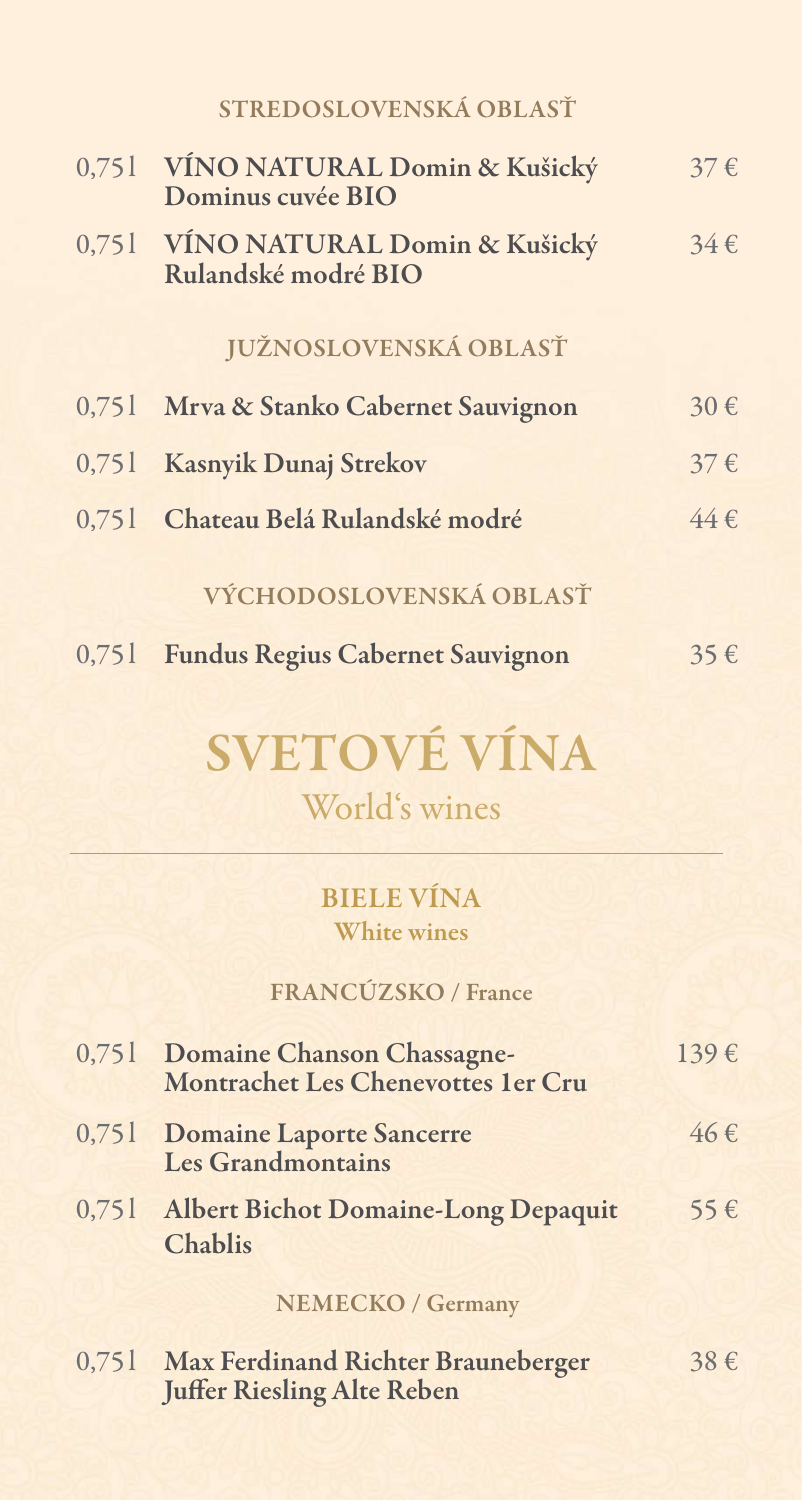|  | RAKÚSKO / Austria |
|--|-------------------|
|  |                   |

| 0,751 | <b>Ingrid Groiss Grüner Veltliner</b><br>Niederosterreich                         | $19\epsilon$ |
|-------|-----------------------------------------------------------------------------------|--------------|
| 0,751 | Zillinger HOHES ECK Grüner<br>Veltliner BIO Niederosterreich                      | 38€          |
| 0,751 | <b>Weingut Pfaffl Riesling Terassen</b><br>Sonnleiten Niederosterreich            | $32 \in$     |
| 0,751 | <b>Gritsch Riesling 1000 Eimerberg</b><br><b>Federspiel Wachau</b>                | 38€          |
|       | <b>TALIANSKO / Italy</b>                                                          |              |
| 0,751 | Elena Walch Selezione Pinot Grigio<br><b>Alto Adige</b>                           | 30€          |
|       | NOVÝ ZÉLAND / New Zealand                                                         |              |
| 0,751 | <b>Summerhouse Sauvignon Blanc</b><br>Marlborough                                 | 29€          |
| 0,751 | <b>Soho Caviar Sauvignon Blanc</b><br>Marlborough                                 | $31 \in$     |
|       | ČERVENÉ VÍNA<br><b>Red wines</b>                                                  |              |
|       | FRANCÚZSKO / France                                                               |              |
| 0,751 | Chateau Haut-Brion 1998 Pessac-Léognan                                            | 1590€        |
| 0,751 | <b>Chateau Rouget 2015 Pomerol</b>                                                | 110€         |
| 0,751 | Chateau L'Arrosée 2011 Saint-Emilion                                              | $101 \in$    |
| 0,751 | Albert Bichot Domaine du Clos Frantin<br>Clos-de-Vougeot 2012 Grand Cru           | 349€         |
| 0,751 | Albert Bichot Domaine du Clos Frantin<br><b>Gevrey Chambertin Les Murots 2008</b> | $124 \in$    |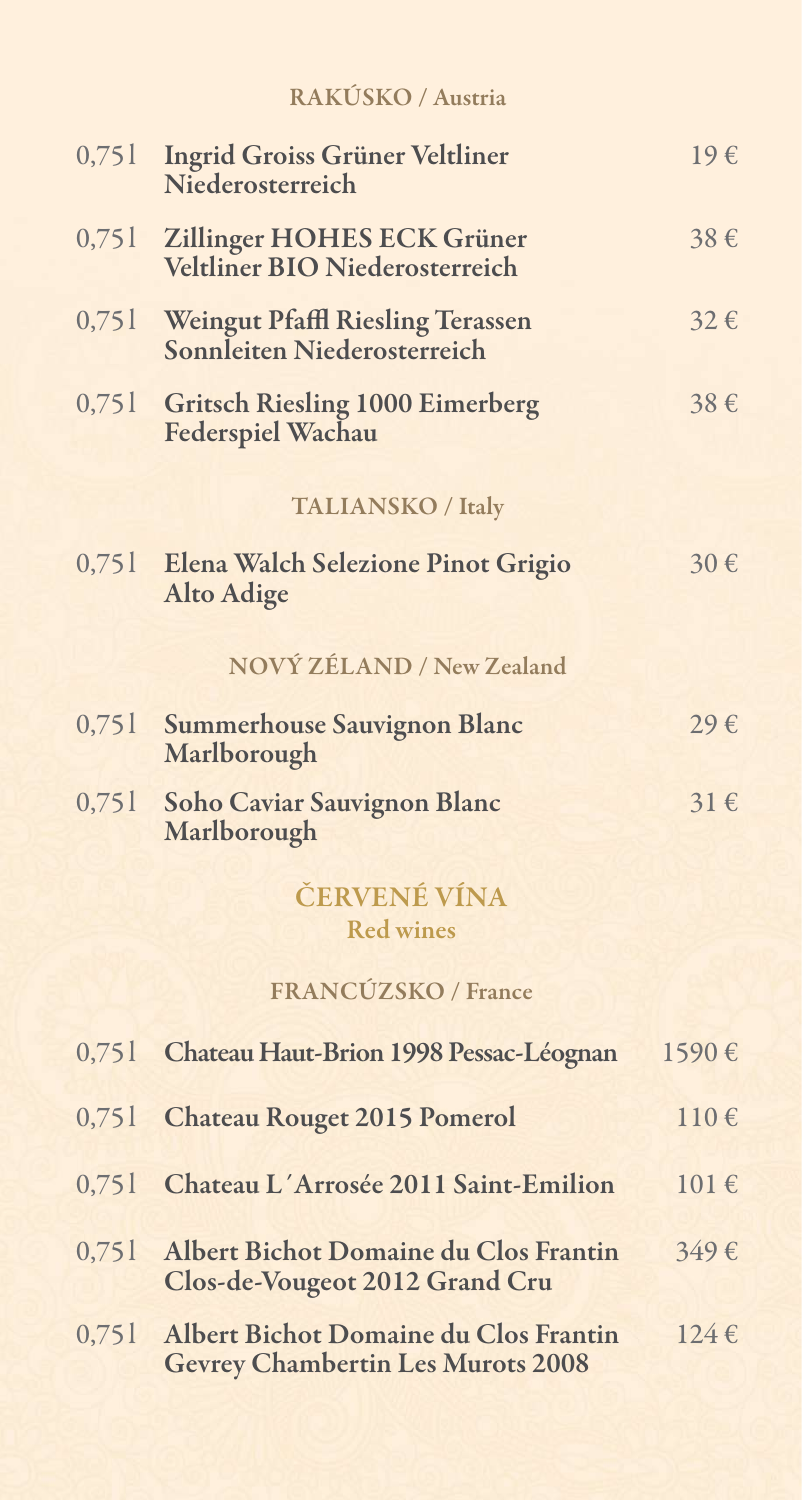| 0,751 | Arnoux & Fils Chateauneuf du Pape<br>Seigneur De Lauris 2009/2017                 | $61 \in$           |
|-------|-----------------------------------------------------------------------------------|--------------------|
|       | 0,751 Clarendelle Rouge by Haut-Brion<br>Bordeaux 2015                            | $45 \in$           |
|       | 0,3751 Clarendelle Rouge by Haut Brion<br>Bordeaux 2016                           | $25 \in$           |
|       | <b>TALIANSKO / Italy</b>                                                          |                    |
| 0,751 | <b>Antinori Tignanello</b>                                                        | $139 \text{ } \in$ |
| 0,751 | Antinori Péppoli Chianti Classico                                                 | 35€                |
|       | 0,751 Prunotto Barbaresco                                                         | $62 \in$           |
| 0,751 | <b>Barolo Bava Contrabasso</b>                                                    | $112 \epsilon$     |
| 0,751 | Giordano vini Rinforzato Primitivo<br>Appasimento                                 | 38€                |
| 0,751 | Tormaresca Torcicoda Primitivo Salento                                            | $36 \in$           |
|       | <b>USA</b>                                                                        |                    |
| 0,751 | <b>Chateau Ste. Michelle Indian Wells</b><br><b>Cabernet Sauvignon Washington</b> | $52 \in$           |
| 0,751 | <b>Beringer Zinfandel Founders Estate</b><br>California                           | $26 \in$           |
|       | ARGENTÍNA                                                                         |                    |
|       | 0,751 Norton Malbec Reserva Mendoza                                               | $36 \in$           |
|       | <b>JAR</b>                                                                        |                    |
|       | 0,751 Nederburg Winemasters Reserve<br><b>Pinotage Western Cape</b>               | $18 \in$           |